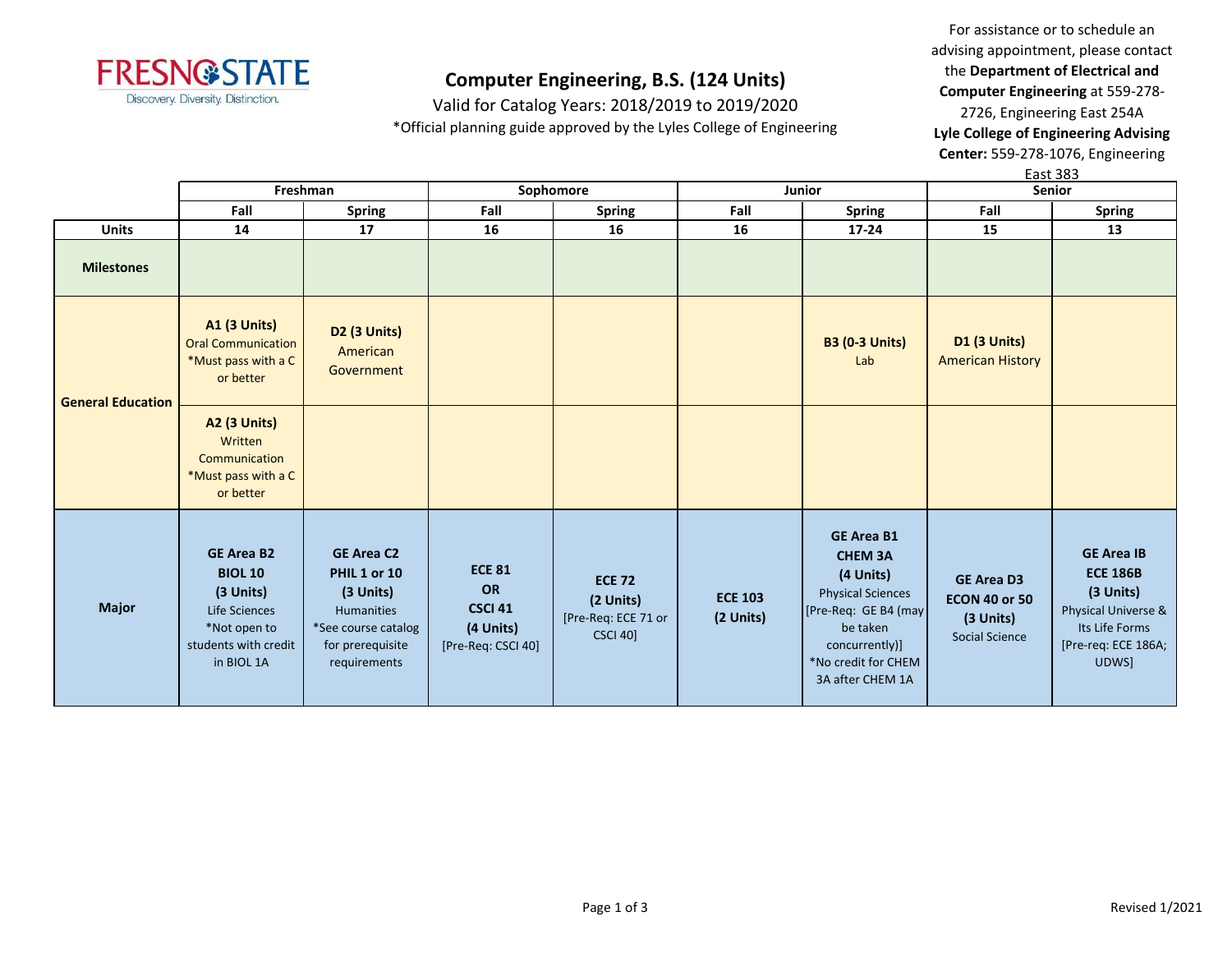

Valid for Catalog Years: 2018/2019 to 2019/2020 \*Official planning guide approved by the Lyles College of Engineering

For assistance or to schedule an advising appointment, please contact the **Department of Electrical and Computer Engineering** at 559-278- 2726, Engineering East 254A **Lyle College of Engineering Advising Center:** 559-278-1076, Engineering

|              |                                                                                                                                                                                                                                                       |                                                                                                                                           |                                                                                                  |                                                                                                   |                                                                                                | East 383                                                                 |                                                                                                                                           |                                                                                                                                                                        |
|--------------|-------------------------------------------------------------------------------------------------------------------------------------------------------------------------------------------------------------------------------------------------------|-------------------------------------------------------------------------------------------------------------------------------------------|--------------------------------------------------------------------------------------------------|---------------------------------------------------------------------------------------------------|------------------------------------------------------------------------------------------------|--------------------------------------------------------------------------|-------------------------------------------------------------------------------------------------------------------------------------------|------------------------------------------------------------------------------------------------------------------------------------------------------------------------|
|              |                                                                                                                                                                                                                                                       | Freshman                                                                                                                                  | Sophomore                                                                                        |                                                                                                   | <b>Junior</b>                                                                                  |                                                                          |                                                                                                                                           | Senior                                                                                                                                                                 |
|              | Fall                                                                                                                                                                                                                                                  | <b>Spring</b>                                                                                                                             | Fall                                                                                             | <b>Spring</b>                                                                                     | Fall                                                                                           | <b>Spring</b>                                                            | Fall                                                                                                                                      | <b>Spring</b>                                                                                                                                                          |
| <b>Units</b> | 14                                                                                                                                                                                                                                                    | 17                                                                                                                                        | 16                                                                                               | 16                                                                                                | 16                                                                                             | 17-24                                                                    | 15                                                                                                                                        | 13                                                                                                                                                                     |
| <b>Major</b> | <b>GE Area B4</b><br><b>MATH 75</b><br>(4 Units)<br>Quantitative<br>Reasoning<br>[Pre-Req: Elementary<br>geometry,<br>intermediate algebra,<br>& trigonometry OR<br>precalculus. Passing<br>score on<br>department's Calculus<br>Readiness Test; ELM] | <b>ECE 71</b><br>OR<br><b>CSCI 40</b><br>(4 Units)<br>[Pre-Req: ELM or<br>College Intermediate<br>Algebra (C or better);<br>trigonometry] | <b>ECE 85</b><br>(3 Units)<br>[Pre-Req: ECE 1;<br><b>MATH 75]</b>                                | <b>ECE 90</b><br>(3 Units)<br>[Pre-Req: MATH 77<br>(may be taken<br>concurrently); PHYS<br>$4B$ ] | <b>ECE 124 (4 Units)</b><br>[Pre-Req: ECE 2, ECE<br>90; MATH 81 or ENGR<br>101]                | <b>ECE 107</b><br>(3 Units)<br>[Pre-Req: ECE 124]                        | <b>ECE 174</b><br>(3 Units)<br>[Pre-Req: ECE 115]                                                                                         | <b>GE Area MI</b><br><b>PLSI 120</b><br>OR<br><b>BA 104</b><br>(3 Units)<br>Multicultural/<br>International<br>*See course catalog<br>for prerequisite<br>requirements |
|              | ECE <sub>1</sub><br>$(1$ Unit)                                                                                                                                                                                                                        | <b>MATH 76</b><br>(4 Units)<br>[Pre-Req: MATH 75<br>or<br><b>MATH 75A &amp; B]</b>                                                        | <b>ECE 85L</b><br>$(1$ Unit)<br>[Pre-Req: ECE 85<br>(may be taken<br>concurrently)]              | <b>ECE 90L</b><br>$(1$ Unit)<br>[Pre-Req: ECE 90<br>(may be taken<br>concurrently); PHYS<br>4BL]  | <b>ECE 128</b><br>(3 Units)<br>[Pre-Req: ECE 90]                                               | <b>ECE 125</b><br>(3 Units)<br>[Pre-Req: ECE 124]                        | <b>ECE 186A</b><br>$(1$ Unit)<br>[Pre-Req: 30 units of<br><b>ECE</b> or instructor<br>permission; UDWS<br>(may be taken<br>concurrently)] | <b>Lab Elective</b><br>$(1$ Unit)                                                                                                                                      |
|              |                                                                                                                                                                                                                                                       | PHYS <sub>4A</sub><br>(3 Units)<br>[Pre-Req: GE B4;<br>MATH 76 (may be<br>taken concurrently)]                                            | <b>MATH 77</b><br>(4 Units)<br>[Pre-Req: MATH 76]                                                | <b>ECE 106</b><br>(3 Units)<br>[Pre-Req: ECE 85 or<br>equivalent]                                 | <b>ECE 128L</b><br>$(1$ Unit)<br>[Pre-Req: ECE 90L;<br>ECE 128 (may be<br>taken concurrently)] | <b>ECE 178</b><br>(4 Units)<br>[Pre-Req: ECE 120L,<br>176]               |                                                                                                                                           |                                                                                                                                                                        |
|              |                                                                                                                                                                                                                                                       |                                                                                                                                           | PHYS <sub>4B</sub><br>(3 Units)<br>[Pre-Req: PHYS 4A;<br>MATH 77 (may be<br>taken concurrently)] | <b>ECE 118</b><br>(3 Units)<br>[Pre-Req: ECE 85, ECE<br>71 OR CSCI 40]                            | <b>ECE 176</b><br>(3 Units)<br>[Pre-Req: ECE 106]                                              | PHYS <sub>4C</sub><br>(3 Units)<br>[Pre-Req: PHYS 4B;<br><b>MATH 77]</b> |                                                                                                                                           |                                                                                                                                                                        |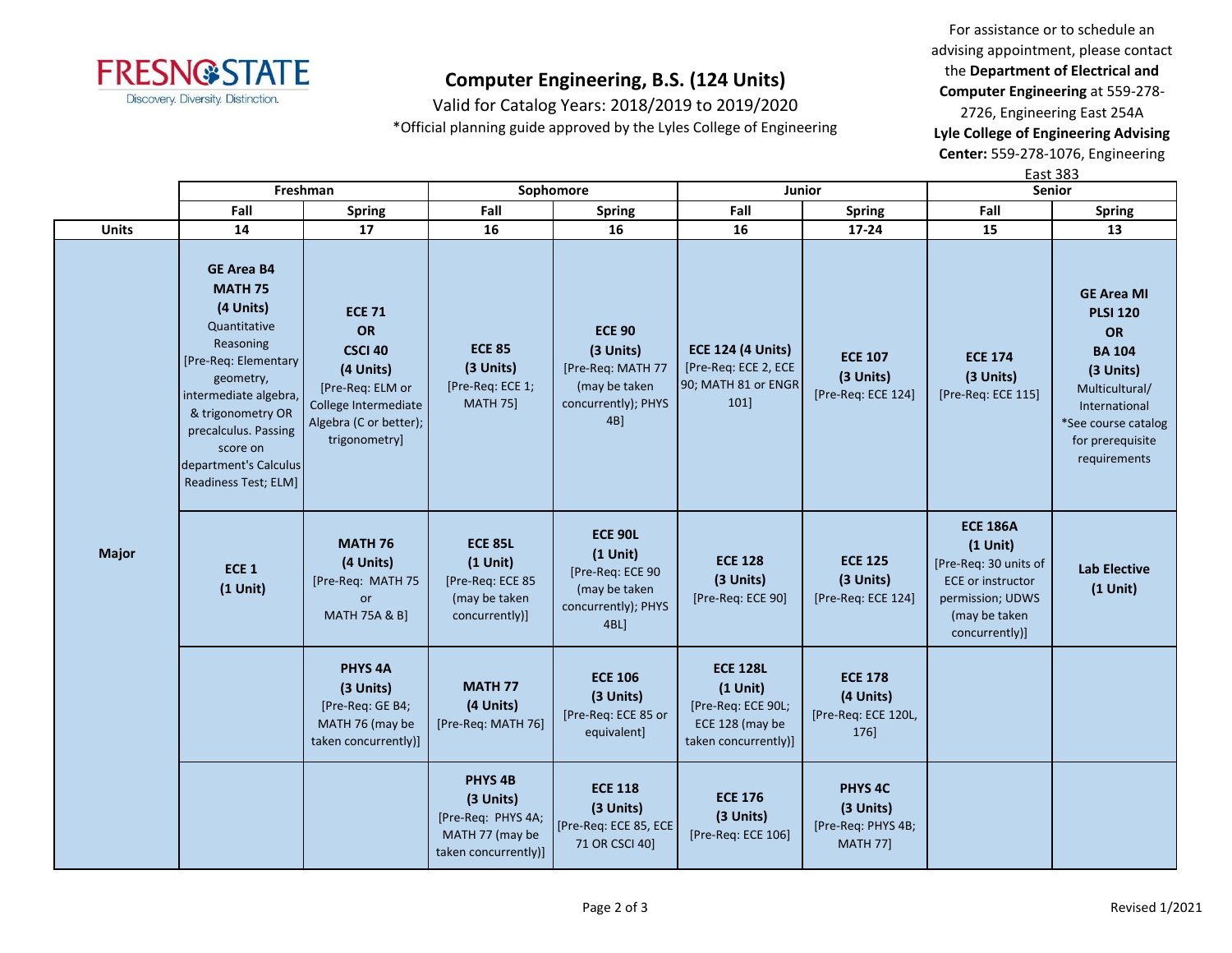

Valid for Catalog Years: 2018/2019 to 2019/2020 \*Official planning guide approved by the Lyles College of Engineering

For assistance or to schedule an advising appointment, please contact the **Department of Electrical and Computer Engineering** at 559-278- 2726, Engineering East 254A **Lyle College of Engineering Advising Center:** 559-278-1076, Engineering  $E$ act 202

|                                                        | Freshman |               | Sophomore                                                              |                                                                                         | Junior                                 |                                                                                                                         | гаэг эоэ<br>Senior          |                                                                                 |
|--------------------------------------------------------|----------|---------------|------------------------------------------------------------------------|-----------------------------------------------------------------------------------------|----------------------------------------|-------------------------------------------------------------------------------------------------------------------------|-----------------------------|---------------------------------------------------------------------------------|
|                                                        | Fall     | <b>Spring</b> | Fall                                                                   | <b>Spring</b>                                                                           | Fall                                   | <b>Spring</b>                                                                                                           | Fall                        | <b>Spring</b>                                                                   |
| <b>Units</b>                                           | 14       | 17            | 16                                                                     | 16                                                                                      | 16                                     | 17-24                                                                                                                   | 15                          | 13                                                                              |
| <b>Major</b>                                           |          |               | <b>PHYS 4BL</b><br>$(1$ Unit $)$<br>[Pre-Req: Corequisite:<br>PHYS 4B] | <b>MATH 81</b><br>(3 Units)<br>[Pre-Req: MATH 77]<br>OR<br><b>ENGR 101</b><br>(3 Units) |                                        |                                                                                                                         |                             |                                                                                 |
|                                                        |          |               |                                                                        | <b>ECE 118L</b><br>$(1$ Unit $)$<br>[Prerequisite or<br>corequisite: ECE 118]           |                                        |                                                                                                                         |                             |                                                                                 |
| <b>Additional</b><br>Graduation<br><b>Requirements</b> |          |               |                                                                        |                                                                                         | <b>Technical Elective</b><br>(3 Units) | <b>UDWS (0-4 Units)</b><br>*Upper Division<br><b>Writing Exam</b><br>OR "W" Course (must<br>pass with a C or<br>better) | (6 Units)<br>*See footnotes | <b>Technical Electives   Technical Electives</b><br>(6 Units)<br>*See footnotes |

#### **FOOTNOTES:**

Prerequisites/Corequisites: Other restrictions may apply. Please see your course catalog for detailed prerequisite/corequisite requirements. Students violating any course prerequisites may be required to take an additional course (if they earned a C) or repeat a course (if they earned a D or less.) Repeated violations of prerequisites may trigger disciplinary action.

Grade Requirements: Courses in mathematics, the physical sciences, or engineering taken CR/NC are not counted toward fulfillment of degree requirements in Computer Engineering. The following prerequisite courses must be completed with a letter grade of C or better: ECE 72, 71, 85, 85L, 90, 90L.

**Technical Area (9 units):** Select at least 9 units from ECE 114, 126, 132, 134, 135, 138, 138L, 140, 146, 148, 155, 172, 173; CSCI 144, or 156.

Upper Division Writing Skills requirement (UDWS): All undergraduate students must demonstrate competency in writing skills by passing the Upper Division Writing Exam (UDWE) or by obtaining a C or better in an approved upper division writing course, identified by the letter "W."

Substitutions: If substitutions/exceptions/waivers are made for any major courses that also meet GE and/or the Multicultural/International graduation requirement, the student is responsible for completing additional courses to satisfy the respective areas (GE and/or MI). This also includes the upperdivision writing requirement.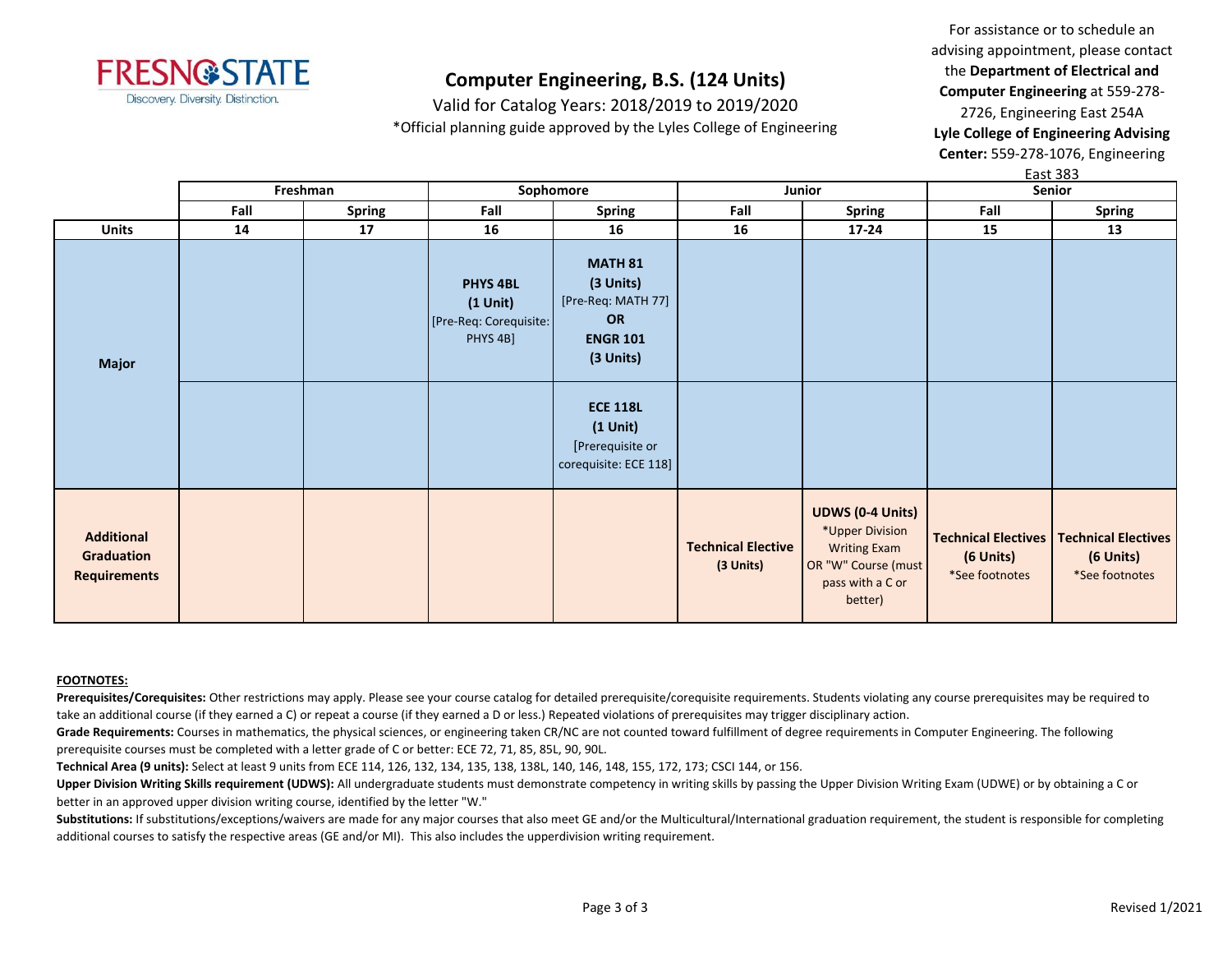

Valid for Catalog Years: 2015/2016 to 2016/2017 \*Official planning guide approved by the Lyles College of Engineering

For assistance or to schedule an advising appointment, please contact the **Department of Electrical and Computer Engineering** at 559-278- 2726, Engineering East 254A

**Lyle College of Engineering Advising Center:** 559-278-1076, Engineering

|                                    |                                                                                                                                                                                                                                                    |                                                                                                                                |                                                            |                                                                                          |                                                                        |                                                                                                                                                                                  |                                                                          | <b>East 383</b>                                                                                                                                                  |  |
|------------------------------------|----------------------------------------------------------------------------------------------------------------------------------------------------------------------------------------------------------------------------------------------------|--------------------------------------------------------------------------------------------------------------------------------|------------------------------------------------------------|------------------------------------------------------------------------------------------|------------------------------------------------------------------------|----------------------------------------------------------------------------------------------------------------------------------------------------------------------------------|--------------------------------------------------------------------------|------------------------------------------------------------------------------------------------------------------------------------------------------------------|--|
|                                    | Freshman                                                                                                                                                                                                                                           |                                                                                                                                | Sophomore                                                  |                                                                                          | Junior                                                                 |                                                                                                                                                                                  | <b>Senior</b>                                                            |                                                                                                                                                                  |  |
|                                    | Fall                                                                                                                                                                                                                                               | <b>Spring</b>                                                                                                                  | Fall                                                       | <b>Spring</b>                                                                            | Fall                                                                   | <b>Spring</b>                                                                                                                                                                    | Fall                                                                     | <b>Spring</b>                                                                                                                                                    |  |
| <b>Units</b>                       | 14                                                                                                                                                                                                                                                 | $17 - 20$                                                                                                                      | 16                                                         | 15                                                                                       | 17                                                                     | 17-24                                                                                                                                                                            | 16                                                                       | $12 - 13$                                                                                                                                                        |  |
| <b>General</b><br><b>Education</b> | A1 (3 Units)<br><b>Oral Communication</b><br>*Must pass with a C or<br>better                                                                                                                                                                      | D2 (3 Units)<br>American<br>Government                                                                                         |                                                            |                                                                                          |                                                                        | <b>B3 (0-3 Units)</b><br>Lab                                                                                                                                                     | <b>D1 (3 Units)</b><br><b>American History</b>                           |                                                                                                                                                                  |  |
|                                    | <b>A2 (3 Units)</b><br>Written<br>Communication<br>*Must pass with a C or<br>better                                                                                                                                                                |                                                                                                                                |                                                            |                                                                                          |                                                                        |                                                                                                                                                                                  |                                                                          |                                                                                                                                                                  |  |
|                                    | <b>GE Area B2</b><br><b>BIOL 10 (3 Units)</b><br>Life Sciences<br>*Not open to students<br>with credit in BIOL 1A                                                                                                                                  | <b>GE Area C2</b><br>PHIL 1 or 10 (3<br>Units)<br><b>Humanities</b><br>*See course catalog<br>for prerequisite<br>requirements | CSCI 41 (4 Units)<br>[Pre-Req: CSCI 40]                    | <b>ECE 72 (2 Units)</b><br>[Pre-Req: ECE 71 or CSCI<br>40]                               | <b>ECE 103 (2 Units)</b>                                               | <b>GE Area B1</b><br><b>CHEM 3A</b><br>(4 Units)<br><b>Physical Sciences</b><br>[Pre-Req: GE B4<br>(may be taken<br>concurrently)]<br>*No credit for<br>CHEM 3A after<br>CHEM 1A | <b>GE Area D3</b><br><b>ECON 40 or 50</b><br>(3 Units)<br>Social Science | <b>GE Area IB</b><br><b>ECE 186B (3 Units)</b><br>Physical Universe &<br>Its Life Forms<br>[Pre-req: ECE 186A;<br>UDWS]                                          |  |
| Major                              | <b>GE Area B4</b><br>MATH 75 (4 Units)<br>Quantitative<br>Reasoning<br>[Pre-Req: Elementary<br>geometry,<br>intermediate algebra,<br>& trigonometry OR<br>precalculus. Passing<br>score on department's<br><b>Calculus Readiness</b><br>Test; ELM] | <b>CSCI 40 (4 Units)</b><br>[Pre-Req: ELM or<br>College Intermediate<br>Algebra (C or better);<br>trigonometry]                | <b>ECE 85 (3 Units)</b><br>[Pre-Req: ECE 1; MATH<br>$75$ ] | <b>ECE 90 (3 Units)</b><br>[Pre-Req: MATH 77<br>(may be taken<br>concurrently); PHYS 4B] | <b>ECE 118 (3 Units)</b><br>[Pre-Req: ECE 85; CSCI<br>40<br>or ECE 71] | ECE 107 (3<br>Units)<br>[Pre-Req: ECE 124]                                                                                                                                       | <b>CSCI 150 (3 Units)</b><br>[Pre-Req: CSCI 41]                          | <b>GE Area MI</b><br><b>PLSI 120 or</b><br><b>BA 104 (3 Units)</b><br>Multicultural/<br>International<br>*See course catalog for<br>prerequisite<br>requirements |  |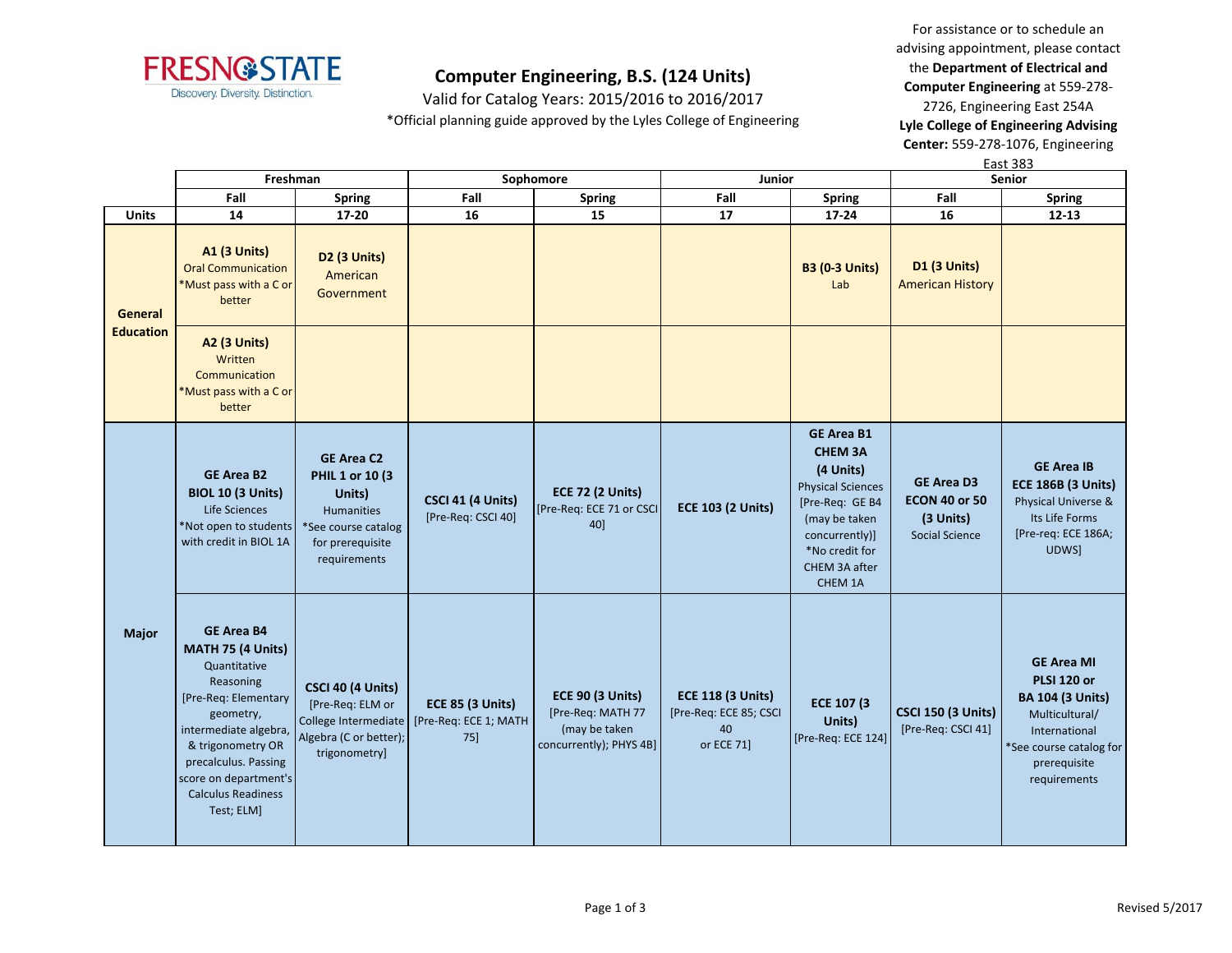

Valid for Catalog Years: 2015/2016 to Present \*Official planning guide approved by the Lyles College of Engineering

For assistance or to schedule an advising appointment, please contact the **Department of Electrical and Computer Engineering** at 559-278-

2726, Engineering East 254A **Lyle College of Engineering Advising Center:** 559-278-1076, Engineering

East 383

|                  | Freshman              |                                                                                  |                                                                                    | Sophomore                                                                                | Junior                                                                                    |                                                                                                                            | Senior                                                                                                                               |                                                      |
|------------------|-----------------------|----------------------------------------------------------------------------------|------------------------------------------------------------------------------------|------------------------------------------------------------------------------------------|-------------------------------------------------------------------------------------------|----------------------------------------------------------------------------------------------------------------------------|--------------------------------------------------------------------------------------------------------------------------------------|------------------------------------------------------|
|                  | Fall                  | <b>Spring</b>                                                                    | Fall                                                                               | <b>Spring</b>                                                                            | Fall                                                                                      | <b>Spring</b>                                                                                                              | Fall                                                                                                                                 | <b>Spring</b>                                        |
| <b>Units</b>     | 14                    | 17-20                                                                            | 16                                                                                 | 15                                                                                       | 17                                                                                        | 17-24                                                                                                                      | 16                                                                                                                                   | $12 - 13$                                            |
| <b>Major</b>     |                       | MATH 76 (4 Units)<br>[Pre-Req: MATH 75<br>or<br><b>MATH 75A &amp; B]</b>         | <b>ECE 85L (1 Unit)</b><br>[Pre-Req: ECE 85 (may<br>be taken concurrently)]        | <b>ECE 90L (1 Unit)</b><br>[Pre-Req: ECE 90 (may<br>be taken concurrently);<br>PHYS 4BL] | <b>ECE 118L (1 Unit)</b><br>[Pre-Req: ECE 118, 85L]                                       | ECE 125 (3)<br>Units)<br>[Pre-Req: ECE 124]                                                                                | <b>ECE 174 (3 Units)</b><br>[Pre-Req: ECE 115]                                                                                       | <b>Technical Area</b><br>(3 Units)<br>*See footnotes |
|                  | <b>ECE 1 (1 Unit)</b> | PHYS 4A (3 Units)<br>[Pre-Req: GE B4;<br>MATH 76 (may be<br>taken concurrently)] | MATH 77 (4 Units)<br>[Pre-Req: MATH 76]                                            | <b>ECE 106 (3 Units)</b><br>[Pre-Req: ECE 85 or<br>equivalent]                           | <b>ECE 124 (4 Units)</b><br>[Pre-Req: ECE 2, ECE 90;<br>MATH 81 or ENGR 101]              | <b>ECE 178 (4)</b><br>Units)<br>[Pre-Req: ECE<br>120L, 176]                                                                | <b>ECE 186A (1 Unit)</b><br>[Pre-Req: 30 units of<br><b>ECE or instructor</b><br>permission; UDWS<br>(may be taken<br>concurrently)] | <b>Technical Area</b><br>(3 Units)<br>*See footnotes |
|                  |                       |                                                                                  | PHYS 4B (3 Units)<br>[Pre-Req: PHYS 4A;<br>MATH 77 (may be taken<br>concurrently)] | <b>ECE 115 (3 Units)</b><br>[Pre-Req: ECE 85; CSCI<br>40 or ECE 70]                      | <b>ECE 128 (3 Units)</b><br>[Pre-Req: ECE 90]                                             | <b>PHYS 4C (3)</b><br>Units)<br>[Pre-Req: PHYS 4B;<br><b>MATH 77]</b>                                                      | <b>Technical Area</b><br>(3 Units)<br>*See footnotes                                                                                 |                                                      |
|                  |                       |                                                                                  | PHYS 4BL (1 Unit)<br>[Pre-Req: Corequisite:<br>PHYS 4B]                            | MATH 81 (3 Units)<br>[Pre-Req: MATH 77]<br><b>OR</b><br><b>ENGR 101 (3 Units)</b>        | <b>ECE 128L (1 Unit)</b><br>[Pre-Req: ECE 90L; ECE<br>128 (may be taken<br>concurrently)] |                                                                                                                            |                                                                                                                                      |                                                      |
|                  |                       |                                                                                  |                                                                                    |                                                                                          | <b>ECE 176 (3 Units)</b><br>[Pre-Req: ECE 106]                                            |                                                                                                                            |                                                                                                                                      |                                                      |
| <b>Electives</b> |                       |                                                                                  |                                                                                    |                                                                                          |                                                                                           | <b>UDWS (0-4</b><br>Units)<br>*Upper Division<br><b>Writing Exam</b><br>OR "W" Course<br>(must pass with a<br>C or better) |                                                                                                                                      |                                                      |